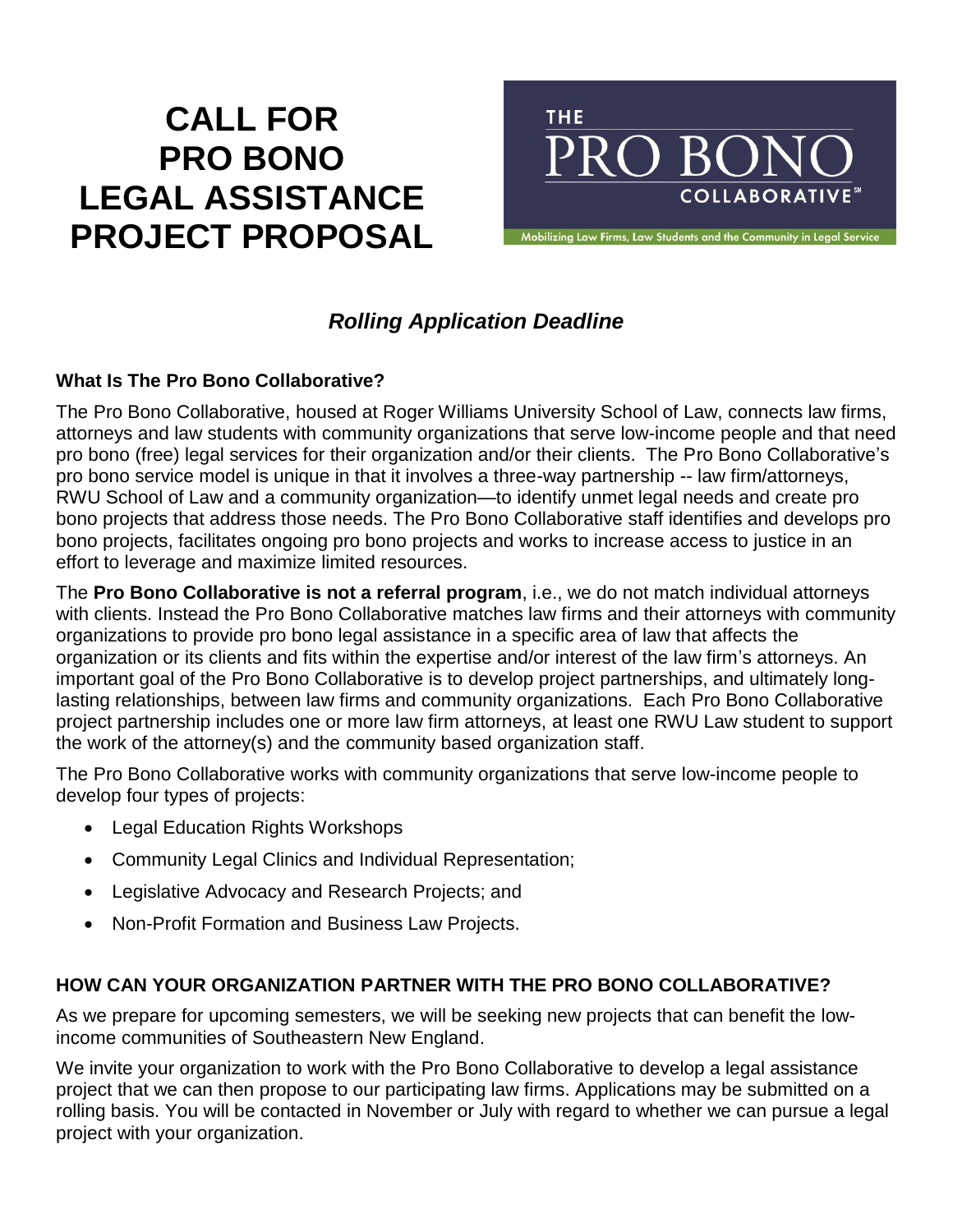In order to assist organizations as they prepare their applications, we are happy to answer specific questions by e-mail or by phone. We look forward to working with you in the future and encourage you to contact us should you have any questions, comments, or concerns.

### **CONTACT INFORMATION:**

Eliza Vorenberg Suzanne Harrington-Steppen Phone: (401) 254-4597 Phone: (401) 254-4559

Email: [evorenberg@rwu.edu](mailto:evorenberg@rwu.edu) E-mail: [sharrington-steppen@rwu.edu](mailto:sharrington-steppen@rwu.edu)

Pro Bono Collaborative Roger Williams University School of Law 10 Metacom Avenue, Bristol RI 02809-2921 Website: <http://law.rwu.edu/pbc>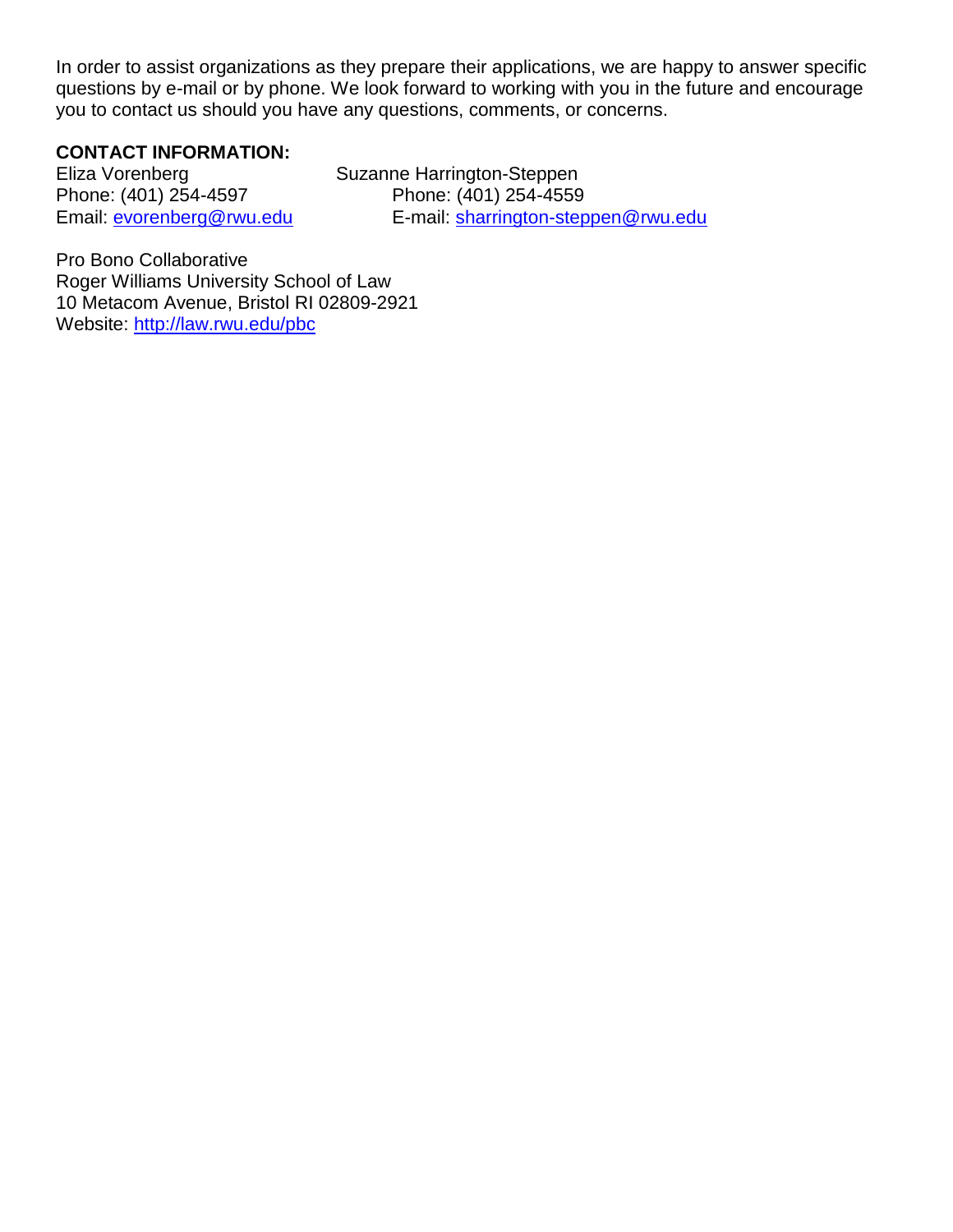

# **Application for PRO BONO COLLABORATIVE Project Assistance**

**Instructions:** We encourage non-profit organizations that serve **low-income communities** to propose project ideas that can benefit the organization or those the organization serves. Please fill out the Application for Pro Bono Collaborative Project Assistance, answering all applicable questions and including all supporting documents.

In order for any project to be considered for assistance, please complete the attached application and submit it to the Pro Bono Collaborative. If you are unable to answer any of the questions in the application, do not let that stop your organization from applying.

Applications will be accepted on a rolling basis:

Email: [sharrington-steppen@rwu.edu](mailto:sharrington-steppen@rwu.edu) Fax: (401) 254-4559 Mail: Pro Bono Collaborative Feinstein Center for Pro Bono & Experiential Education Roger Williams University School of Law 10 Metacom Avenue, Bristol RI 02809-2921

Any questions regarding the application process can be directed to Suzanne at (401) 254-4559 or Eliza at 254-4597.

#### **SECTION 1: Organization Information**

**Name of Organization:**

**Mailing Address:**

**Name of Project Contact Person(s):**

**Contact Information:**

**Phone: Fax:**

**E-mail:**

**Type of Organization**

- **Public (school, CDC, etc.)**
- **Private (social service provider, religious, advocacy organization, etc.)**
- **Other (please explain)**

**Description of Organization and Mission:**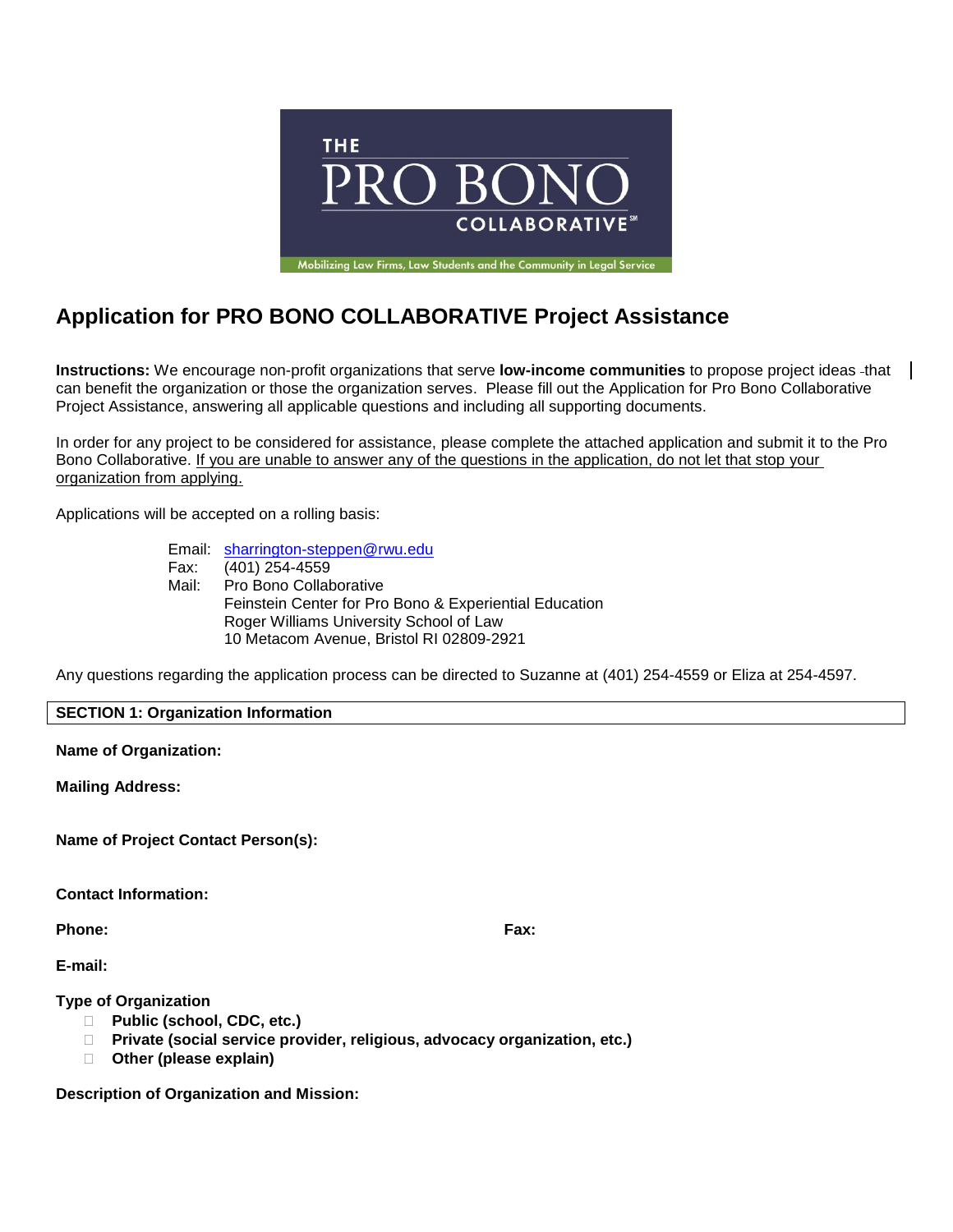**Description of the population served by the Organization** (the Pro Bono Collaborative only works with organizations that work with and/or serve individuals and families living at or below 300% of the federal poverty level):

#### SECTION 2: Project Description

#### **What type of legal project is your organization interested in?** *(check all that apply)*

The Pro Bono Collaborative develops long term legal projects in partnership with community organizations, law firms and law students. Projects tend to fall into the following project types:

- □ Legal Education Rights Workshops
	- $\circ$  Legal Education Rights Workshops generally involve a presentation by a lawyer and law student on a specific legal topic. Workshop schedules range from 2 to 6 times per year depending on the needs of the organization. Examples include the Simple Wills Project with the Sargent Rehabilitation Center's Regional Resource Center; The Women's Center RI Domestic Violence Shelter's "Know Your Rights Workshop" for residents; and the Year Up Providence Criminal Law and Employment Issues Presentation.
- □ Community Legal Clinics and Individual Representation Projects
	- $\circ$  Community Legal Clinics and Individual Representation Projects work best when your clients/community are experiencing specific discrete legal need. For example, we have two criminal law expungement projects with McAuley House and the RI Coalition for the Homeless. Each month attorneys and law students meet with individuals in the community and provide 20 minute consultations on expungement of criminal records. Where appropriate, attorneys provide ongoing representation to individuals through the expungement petitioning process. We have also used the community legal clinic model with our Deferred Action for Childhood Arrivals Immigration Clinic Project.
- □ Legislative Advocacy and Research Projects
	- $\circ$  Legislative Advocacy and Research Projects provide the manpower that many non-profit organizations need to pursue or understand legislative initiatives and policies. Projects generally result in a legal memorandum or policy paper presented to the organization by the law firm and law students. Past projects include the Youth Pride Gender/Sexual Orientation Public Policy Research Project, as well as the Women's Development Corporation Affordable Housing Research Project.
- □ Non-Profit Formation and Non-Profit Business Law Projects
	- o Non-Profit Formation Projects involve attorneys and law students assisting new organizations with incorporation and filing for  $501(c)(3)$  status. Our non-profit business law projects involve attorneys and law students providing advice and counsel on business issues related to running and managing successful non-profits.
- Other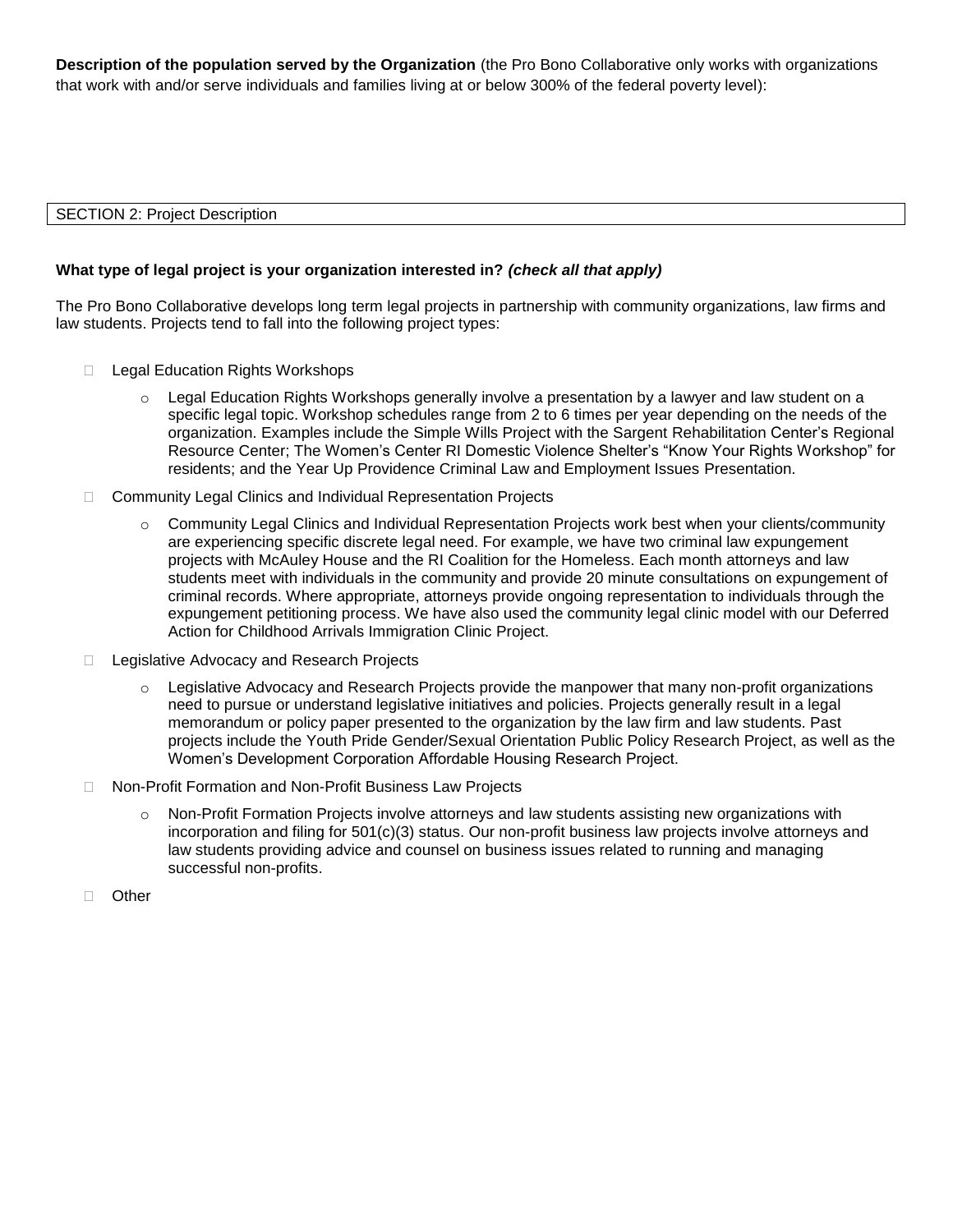#### **Legal Issue Area:**

- 
- Employment/Workers' Rights Financial/Consumer
- □ Expungement/Addressing Criminal Records □ Ueterans
- 
- 
- Guardianship
- □ Housing **Notation According to the Contract of According Public Benefits** 
	-
	-
- $\Box$  Immigration **Family Law and Domestic Violence**<sup>1</sup>
- Educational/School Other\_\_\_\_\_\_\_\_\_\_\_\_\_\_\_\_\_\_\_\_\_

**General Project Idea or Description of Legal Needs** *(you may attach a longer narrative if necessary)***:**

**Population to be served by the requested project:**

**Frequency with which your organization has the need for the requested project's legal assistance:**

□ Once

 $\overline{a}$ 

- □ Several times per month
- D<sub>nce a month</sub>
- A few times a year

 $^1$  Our partnering law firms generally provide pro bono assistance on Family Law matters through the Volunteer Lawyers Program of the RI Bar Association. Accordingly, for the most part, our projects have not included these issues. We welcome project ideas but please be advised that we may not be able to develop and/or successfully locate pro bono law firm matches .